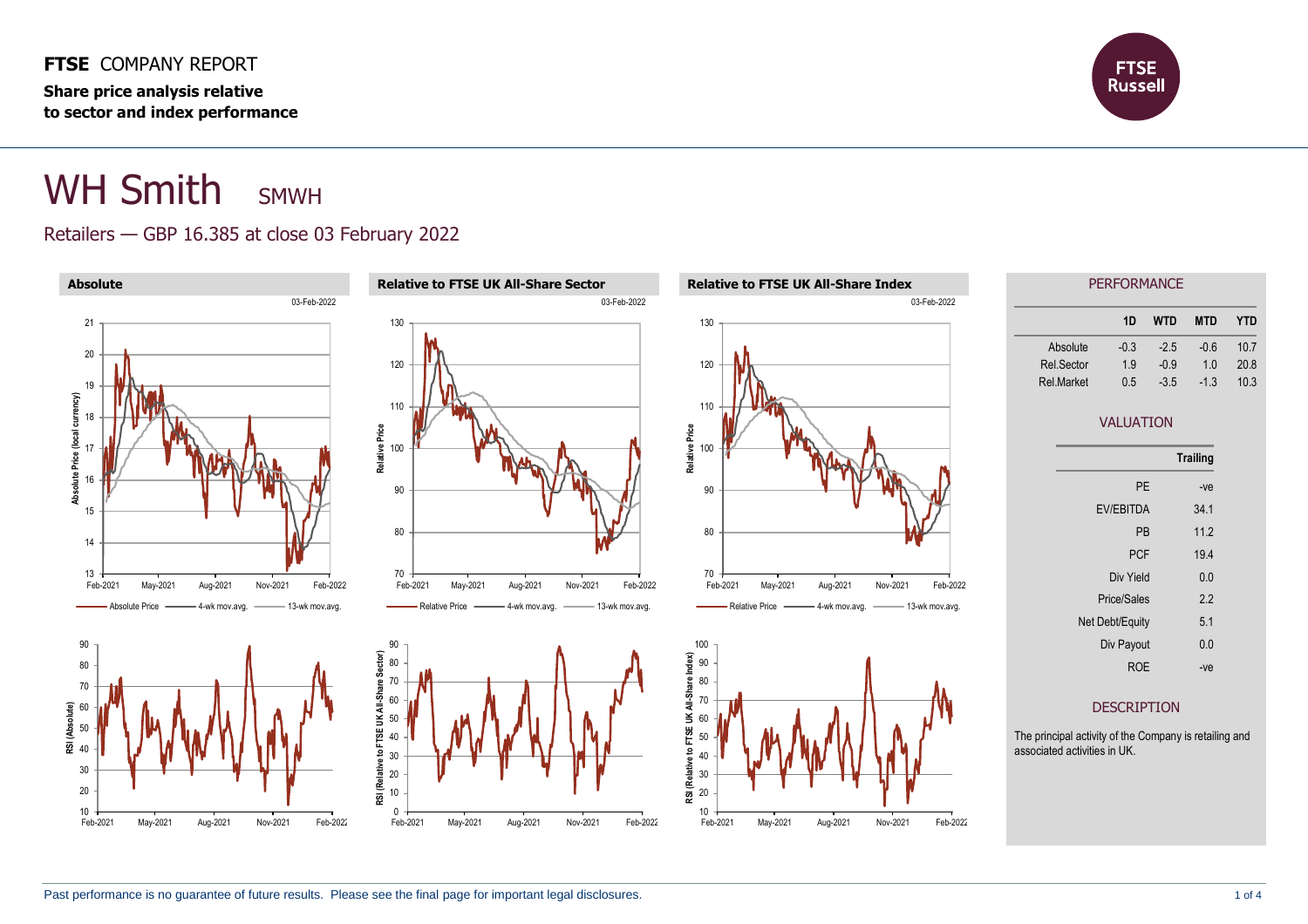31-Dec-2021

## **Valuation Metrics**







31-Dec-2021



















Note: bar chart reflects the top and bottom five current values for the valuation ratio in question for FTSE All Shares stocks in the same sector as the stock concerned. All valuation metrics are trailing.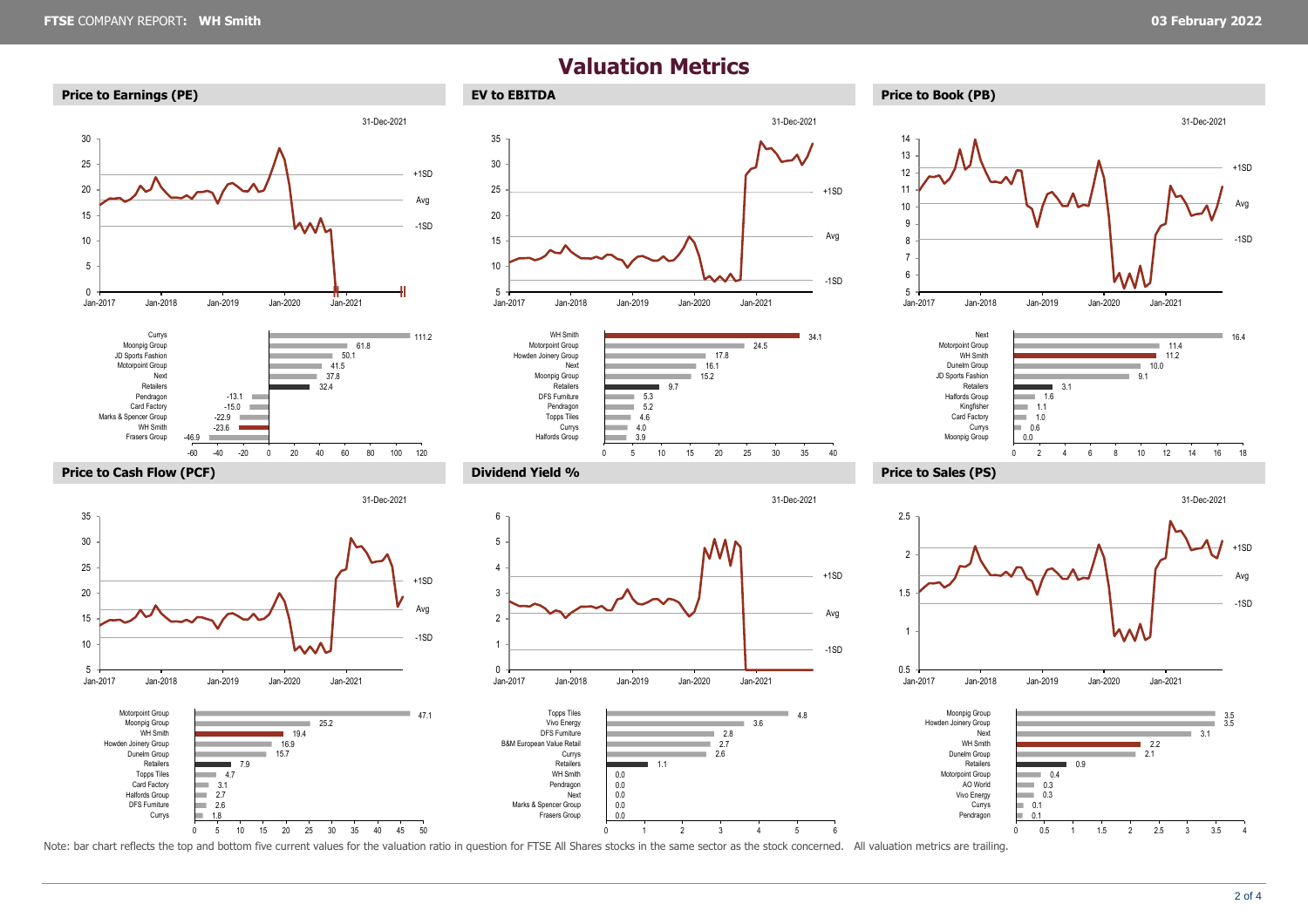### **Valuation Metrics**



Note: bar chart reflects the top and bottom five current values for the valuation ratio in question for FTSE All Shares stocks in the same sector as the stock concerned. All valuation metrics are trailing.